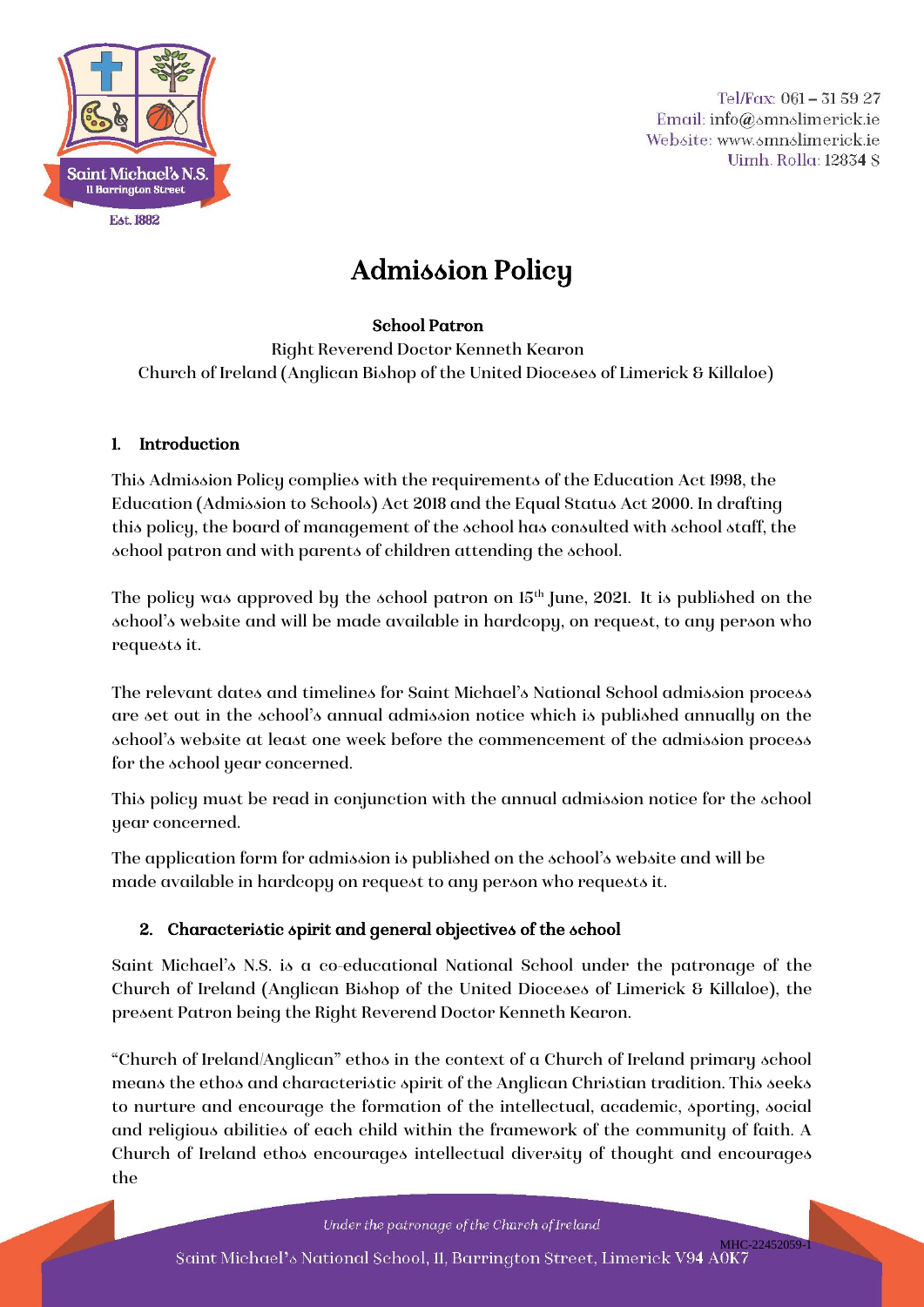individual to seek to understand themselves, the world around them and the connection between the world and the Divine. This understanding of school ethos promotes pluralism in thought and living, in the context of a Christian school community. Drawing on its Anglican tradition, the Church of Ireland School encourages home/family involvement, highlighting the importance of the family/home in the social and emotional development of the child, and more broadly, the community of the school and church.

In line with DES advice in Rules for National Schools, that "... a religious spirit should inform and vivify the whole work of the school …", the Board of Management of Saint Michael's N.S. and the staff seek to promote the development of honesty, truthfulness, courtesy, punctuality and responsibility in each individual pupil attending the school. A proper regard for the rights and views of others is encouraged. A caring and tolerant attitude to other people and to the environment is nurtured.

It is expected that pupils extend these values and attitudes in their dealings with other children in the school, with members of school staff, with parents, friends and others who may have occasion to visit the school.

It is the formal policy of the school to foster these attitudes both by explicit teaching in the classroom and in the informal life of the school. Pupils are encouraged to see themselves as members of a community where all are entitled to live irrespective of gender, age, socio-economic background, religion, and ability or family circumstances. It is advocated that Senior pupils adopt a caring and responsible attitude to the Junior pupils. The ethos is also fostered through regular assemblies and at the end of each term, is marked by a service to which all parents and friends are invited.

One of the primary functions of the Board of Management is to foster and uphold the characteristic spirit or ethos of the school as a Church of Ireland primary school. Determining the admission of children to the school is an essential aspect of the discharging of this function of the Board.

N.B. This school is under the patronage of the Church of Ireland. In accordance with the Department of Education & Science's advice that "a religious spirit should inform and vivify the whole work of the school …" the Board of Management and the staff seek to create a Christian ethos and spirit within the school. Children are expected to take part in the whole life of the school.

In accordance with S.15 (2) (b) of the Education Act, 1998 the Board of Management of Saint Michael's National School shall uphold, and be accountable to the patron for so upholding, the characteristic spirit of the school as determined by the cultural, educational, moral, religious, social, linguistic and spiritual values and traditions which inform and are characteristic of the objectives and conduct of the school.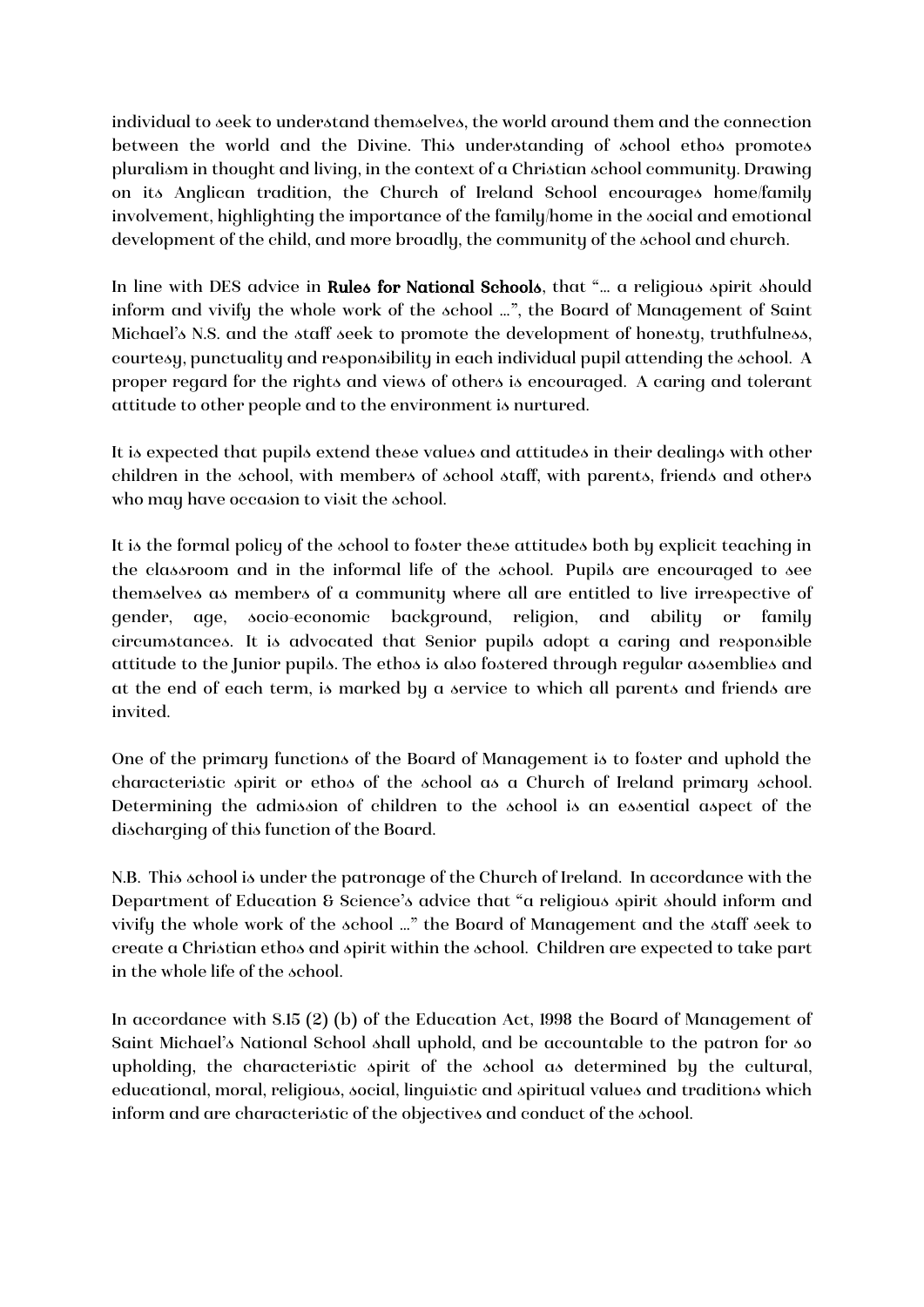#### Our Mission Statement

Saint Michael's National School is a community where all pupils are equally valued and respected – irrespective of sex, social background, family circumstances, education achievement, physical characteristics or intellectual functioning. Pupils experience a sense of caring and belonging, they are treated fairly and their spiritual, moral and religious development is encouraged as is their intellectual, social and academic development.

It is a community where moral values such as honesty, truthfulness, justice, fairness, sensitivity to others, and civic responsibility are nurtured and protected. The justification of these qualities is based on Biblical teaching.

Saint Michael's National School is a part of the local church community and has strong links with the Parish. This, for example, is shown by the fact that pupils attend services in the local church and members of the clergy visit the school on a regular basis.

The work of the school is conducted in an atmosphere of tolerance and respect for religious differences. The admission policy of this school allows those of other religions or none to become pupils.

Religious Education occupies a central position in the school curriculum and is regarded as a core subject; generally speaking, all pupils in the school attend classes in Religious Education.

Saint Michael's National School is one where the traditions and teaching of the Church inform the position taken in regard to moral issues which arise in the teaching of secular subjects.

The school nurtures freedom of thought and a personal relationship with God. This is most evident in the teaching of Religious Education and in the prayer life of the school community. An important aspect of school life in Saint Michael's is the weekly assembly which involves the entire student body along with all staff and various members of the clergy (who attend on a rotation) from various churches in Limerick.

#### 3.Admission Statement

Saint Michael's National School will not discriminate in its admission of a student to the school on any of the following: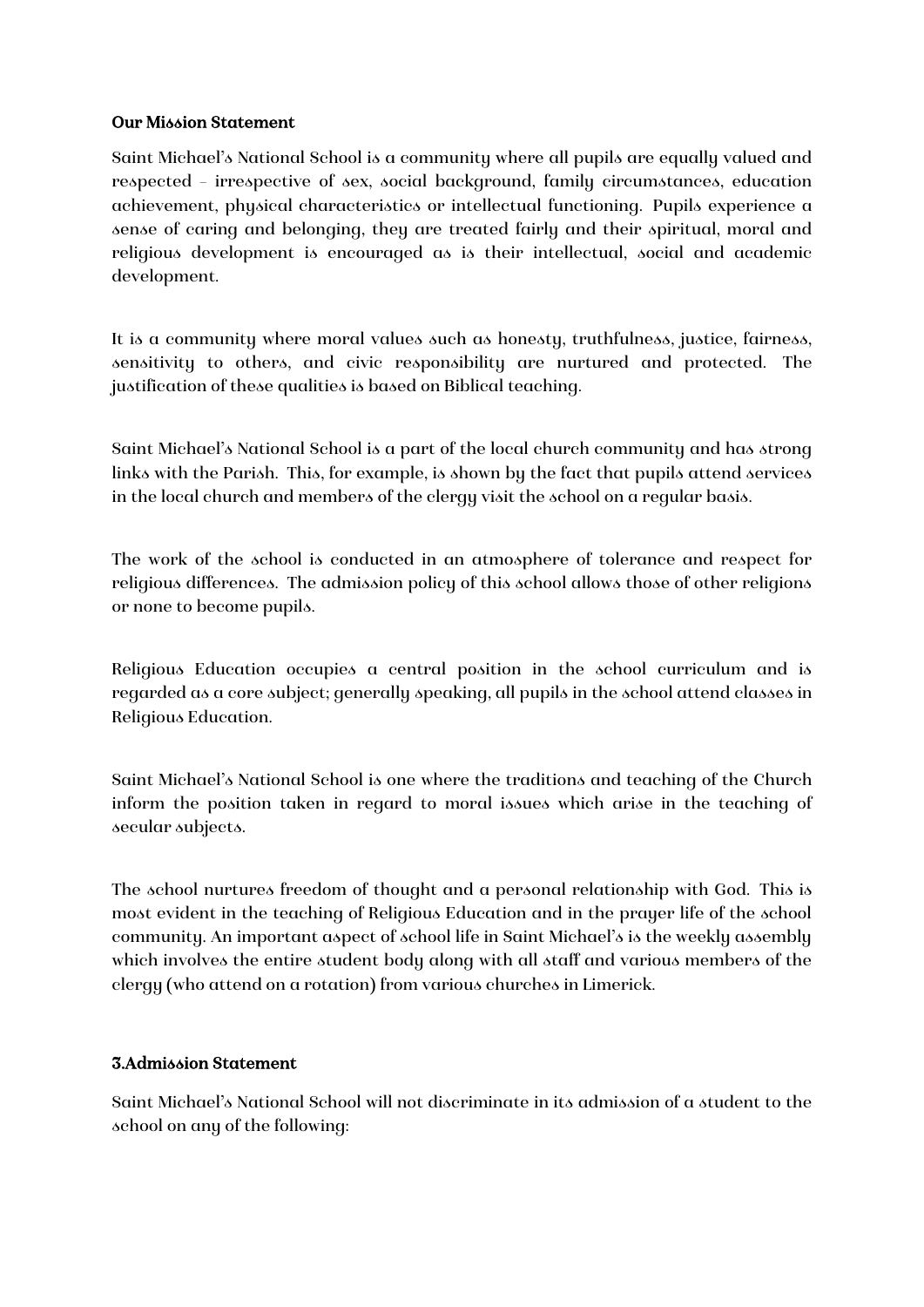a. the gender ground of the student or the applicant in respect of the student concerned,

b. the civil status ground of the student or the applicant in respect of the student concerned,

c. the family status ground of the student or the applicant in respect of the student concerned,

d. the sexual orientation ground of the student or the applicant in respect of the student concerned,

e. the religion ground of the student or the applicant in respect of the student concerned,

f. the disability ground of the student or the applicant in respect of the student concerned,

g. the ground of race of the student or the applicant in respect of the student concerned,

h. the Traveller community ground of the student or the applicant in respect of the student concerned, or

i. the ground that the student or the applicant in respect of the student concerned has special educational needs

As per section 61 (3) of the Education Act 1998,'civil status ground', 'disability ground', 'discriminate', 'family status ground', 'gender ground', 'ground of race', 'religion ground', 'sexual orientation ground' and 'Traveller community ground' shall be construed in accordance with section 3 of the Equal Status Act 2000.

Saint Michael's National School is a school whose objective is to provide education in an environment which promotes certain religious values and does not discriminate in relation to the admission of a student who has applied for a place in the school in accordance with section 7A of the Equal Status Act 2000.

Saint Michael's National School is a school whose objective is to provide education in an environment which promotes certain religious values and does not discriminate where it refuses to admit as a student, a person who is not Church of Ireland and it is proved that the refusal is essential to maintain the ethos of the school.

# 4. Categories of Special Educational Needs catered for in the school/special class

Saint Michael's N.S. does not have a Special Class exclusively for students with Special Educational Needs.

# 5. Admission of Students

This school shall admit each student seeking admission except where –

a. the school is oversubscribed (please see section 5 below for further details)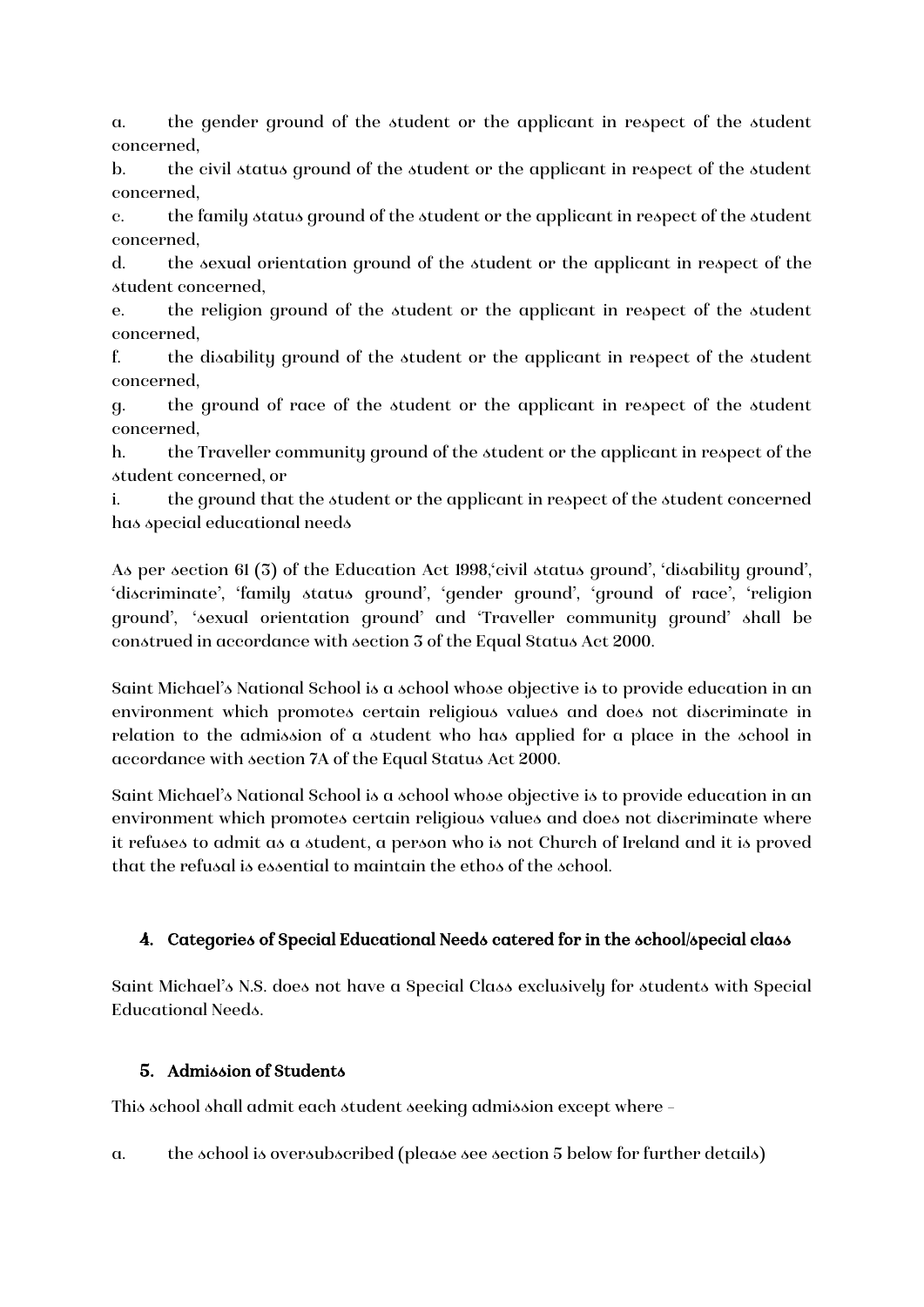b. a parent of a student, when required by the principal in accordance with section 23(4) of the Education (Welfare) Act 2000, fails to confirm in writing that the code of behaviour of the school is acceptable to him or her and that he or she shall make all reasonable efforts to ensure compliance with such code by the student

Saint Michael's National School is a Church of Ireland school and may refuse to admit as a student, a person who is not Church of Ireland or a member of a Protestant reformed church, where it is proved that the refusal is essential to maintain the ethos of the school.

In order to maintain a quality teaching environment and for the health and safety of pupils and staff, Saint Michael's National School has a capacity of 122 students.

# 6. Oversubscription

Saint Michael's National School is a Church of Ireland school In the event that the school is oversubscribed, the school will, when deciding on applications for admission, apply the following selection criteria in the order listed below to those applications that are received within the timeline for receipt of applications as set out in the school's annual admission notice:

(a) Priority Category 1: An Applicant Student who is a member of the Church of Ireland or a Protestant reformed church or is a member of a minority religion which has the same religious ethos, or a similar religious ethos to the programme of religious instruction/education which is provided in the school (As defined in Section  $7/4$ )(2) of the Equal Status Act) and who lives within the boundaries of Limerick City Parish. Applicant Students, in respect of whom applications are made for Junior Infants, must have attained their 4th birthday by the 1st April of the year of entry. In the event of oversubscription of Applicant Students within Priority Category 1, priority will be given to siblings of existing pupils of the school.

(b) Priority Category 2: An Applicant Student who is a member of the Church of Ireland, or a Protestant reformed church or is a member of a minority religion which has the same religious ethos, or a similar religious ethos to the programme of religious instruction/education which is provided in the school, outside the boundaries of Limerick City Parish (As defined in Section 7(A) (2) of the Equal Status Act). Applicant Students, in respect of whom applications are made for Junior Infants, must have attained their 4th birthday by the 1st April of the year of entry. In the event of oversubscription of Applicant Students within Priority Category 2, priority will be given to siblings of existing pupils of the school.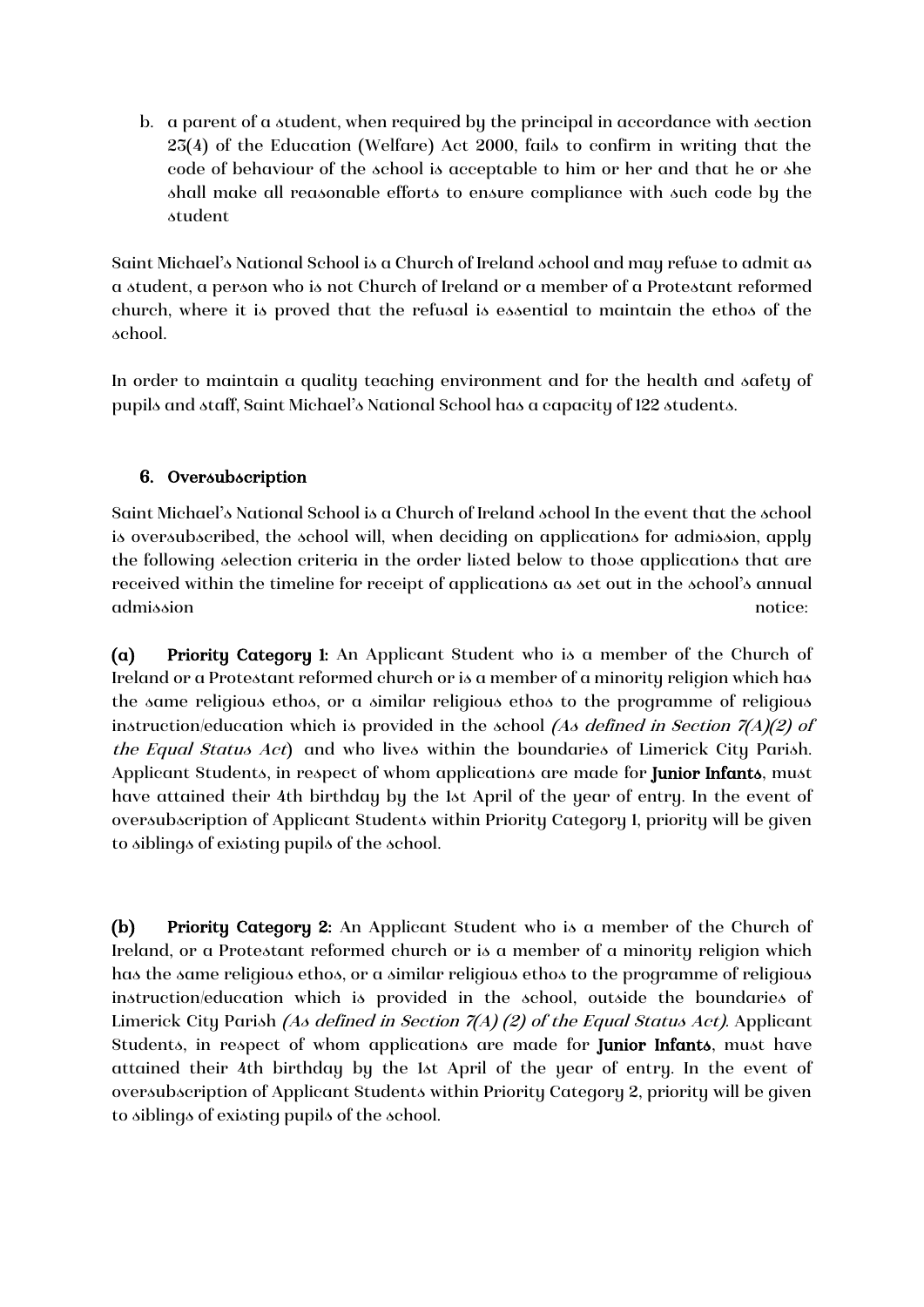(c) Priority Category 3: An Applicant Student who lives within a one-mile radius of the School and who complies with the terms of this Policy. Applicant Students, in respect of whom applications are made for Junior Infants, must have attained their 4th birthday by the 1st April of the year of entry. In the event of oversubscription of Applicant Students within Priority Category 3, priority will be given to siblings of existing pupils of the school.

(d) Priority Category 4: All other Applicant Students who comply with the terms of this Policy. Applicant Students, in respect of whom applications are made for Junior Infants, must have attained their 4th birthday by the 1st April of the year of entry. In the event of oversubscription of Applicant Students within Priority Category 4, priority will be given to siblings of existing pupils of the school.

In respect of Priority categories 1 and 2 above, the Applicant must provide the following documentation with the application form in order for the application to be complete, as the School must satisfy itself that the Applicant Student is a member of a minority religion and that it provides a programme of religious instruction or religious education which is of the same religious ethos as, or a similar religious ethos to, the religious ethos of the minority religion of the Applicant Student.

(i) a statement from the Applicant confirming that the Applicant Student is a member of a minority religion and that the Applicant wishes the Applicant Student to be educated in a school that provides a programme of religious instruction/education which is of the same religious ethos, or a similar religious ethos to, the religious ethos of the minority religion of the Applicant Student.

#### and

(ii) evidence from the Applicant to support the statement that the Applicant Student is a member of the minority religion. This evidence will consist of:

- a letter from the relevant religious leader confirming, that the Applicant Student is a member of the minority religion or
- the signature and stamp of the relevant Church leader confirming, that the Applicant Student is a member of the minority religion or
- A baptismal record issued by the relevant minority religion which confirms that the Applicant Student has been baptised as a member of the minority religion.

In the event that there are two or more students tied for a place or places in any of the selection criteria categories above (the number of applicants exceeds the number of remaining places), the following arrangements will apply: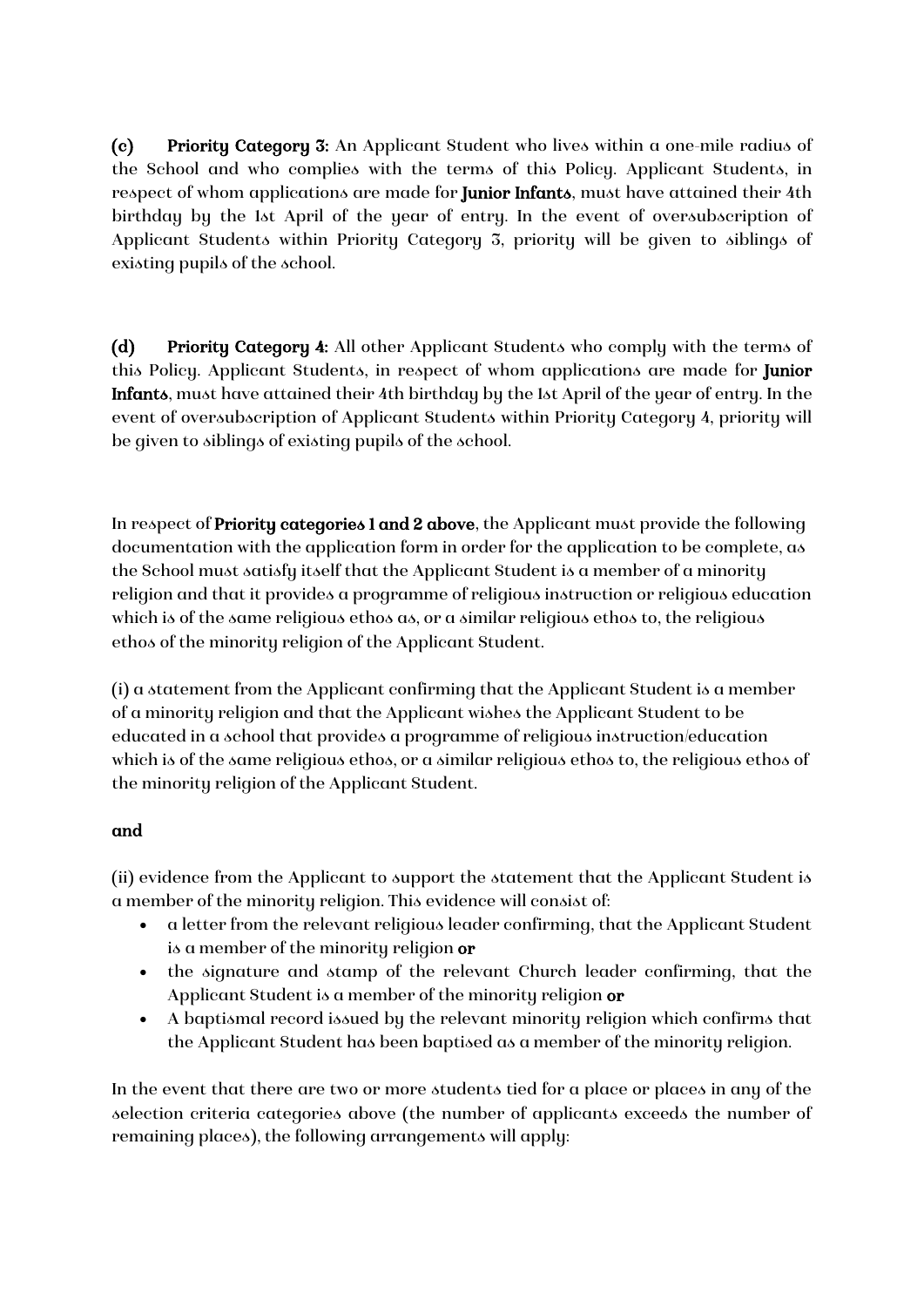Where the number of Sibling Applicant Students in such a priority category does not exceed the available number of places, the remaining places in this category will be allocated using a lottery system. Applicants from the relevant priority category will be invited to attend a lottery in the school on a given date as witnesses.

Where the Applicant Students in a category are not successful in achieving a place, their names will be placed on a waiting list in the order in which such names were drawn in the category. Applicants will be informed of the Applicant Student's place on the waiting list as it applies in the particular priority category.

#### 7. What will not be considered or taken into account

In accordance with section 62(7) (e) of the Education Act, the school will not consider or take into account any of the following in deciding on applications for admission or when placing a student on a waiting list for admission to the school:

a. a student's prior attendance at a pre-school or pre-school service, including naíonraí,

- b. the payment of fees or contributions (howsoever described) to the school;
- c. a student's academic ability, skills or aptitude;
- d. the occupation, financial status, academic ability, skills or aptitude of a student's parents;
- e. a requirement that a student, or his or her parents, attend an interview, open day or other meeting as a condition of admission;
- f. the date and time on which an application for admission was received by the school, siblings of an applicant student attending the school are prioritised as part of our selection criteria as outlined in Section 6).

This is subject to the application being received at any time during the period specified for receiving applications set out in the annual admission notice of the school for the school year concerned.

This is also subject to the school making offers based on existing waiting lists (up until 31st January 2025 only)

#### 8. Decisions on applications

All decisions on applications for admission to Saint Michael's National School will be based on the following: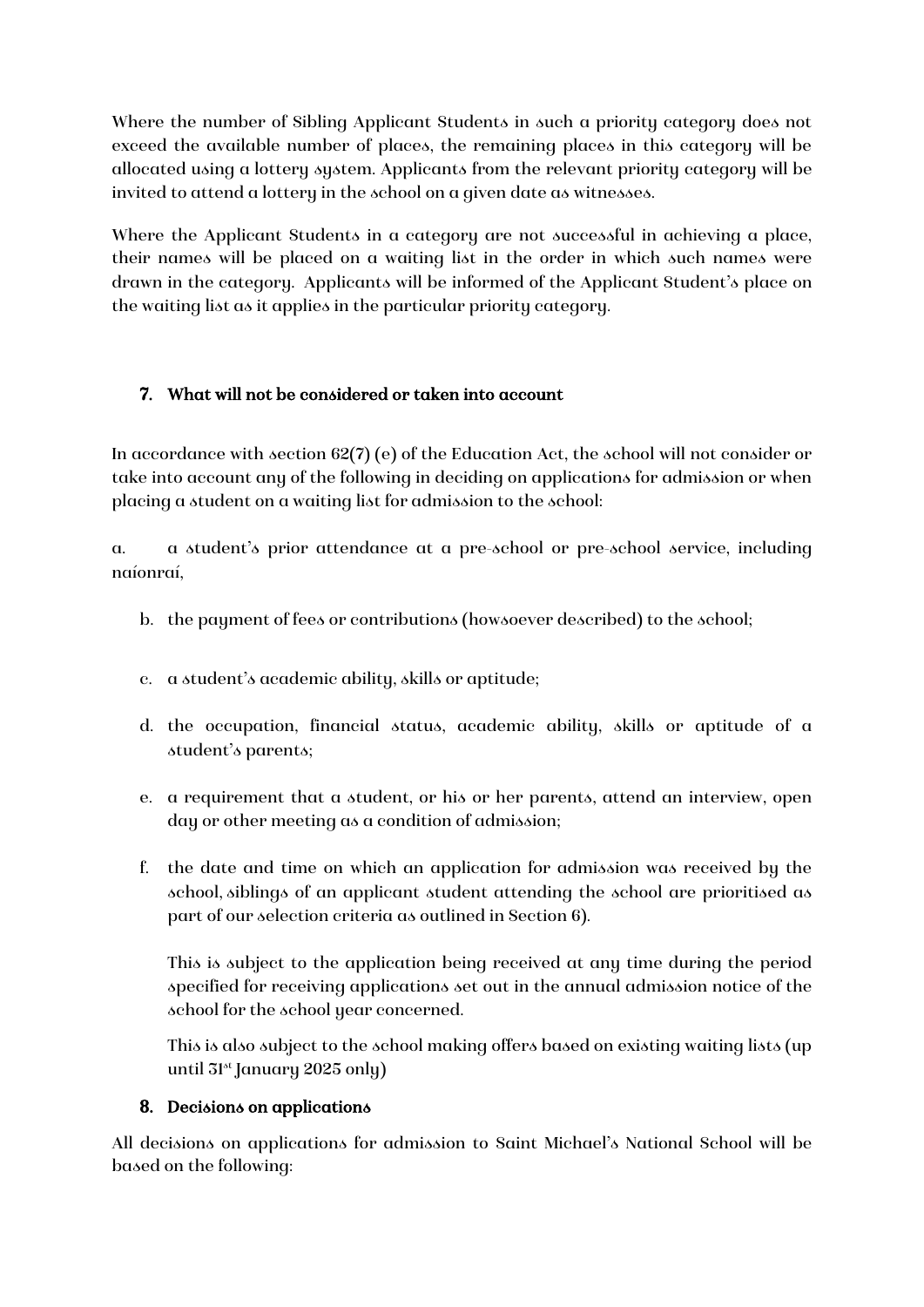- Our school's admission policy
- The school's annual admission notice (where applicable)
- The information provided by the applicant in the school's official application form received during the period specified in our annual admission notice for receiving applications, accompanied by the supporting documentation listed on the annual admission notice and application form.

(Please see section 13 below in relation to applications received outside of the admissions period and section 14 below in relation to applications for places in years other than the intake group.)

Selection criteria that are not included in our school admission policy will not be used to make a decision on an application for a place in our school.

#### 9. Notifying applicants of decisions

Applicants will be informed in writing as to the decision of the school, within the timeline outlined in the annual admissions notice.

If a student is not offered a place in our school, the reasons why they were not offered a place will be communicated in writing to the applicant, including, where applicable, details of the student's ranking against the selection criteria and details of the student's place on the waiting list for the school year concerned.

Applicants will be informed of the right to seek a review/right of appeal of the school's decision (see section 18 below for further details).

# 10. Acceptance of an offer of a place by an applicant

In accepting an offer of admission from Saint Michael's National School, you must indicate—

(i) whether or not you have accepted an offer of admission for another school or schools. If you have accepted such an offer, you must also provide details of the offer or offers concerned and

(ii) whether or not you have applied for and are awaiting confirmation of an offer of admission from another school or schools, and if so, you must provide details of the other school or schools concerned.

#### 11. Circumstances in which offers may not be made or may be withdrawn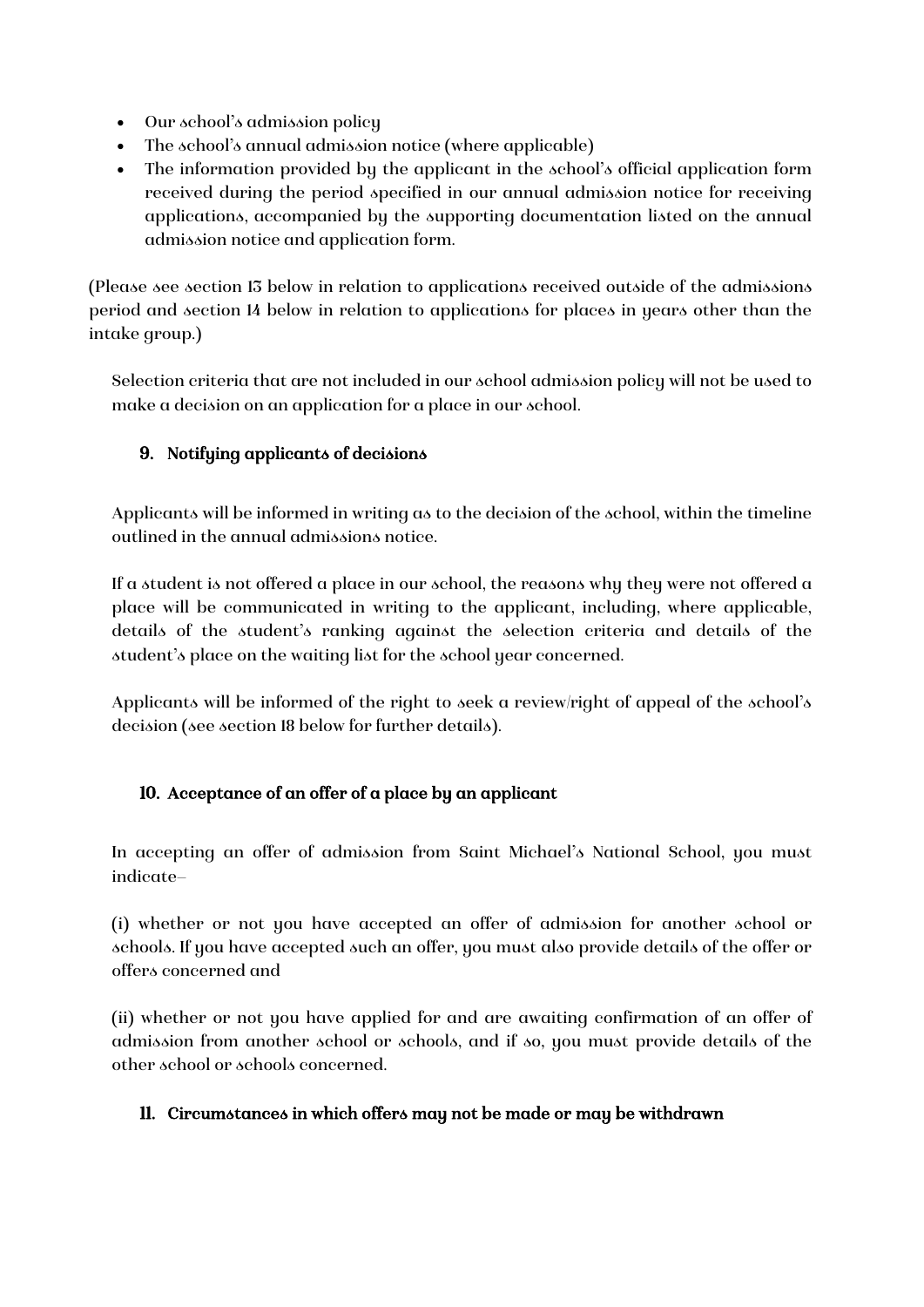An offer of admission may not be made or may be withdrawn by Saint Michael's National School where—

- i. it is established that information contained in the application is false or misleading.
- ii. an applicant fails to confirm acceptance of an offer of admission on or before the date set out in the annual admission notice of the school.
- iii. the parent of a student, when required by the principal in accordance with section 23(4) of the Education (Welfare) Act 2000, fails to confirm in writing that the Code of Behaviour of the school is acceptable to him or her and that he or she shall make all reasonable efforts to ensure compliance with such code by the student; or
- iv. an applicant has failed to comply with the requirements of 'acceptance of an offer' as set out in section 10 above.

#### 12. Sharing of Data with other schools

Applicants should be aware that section 66(6) of the Education (Admission to Schools) Act 2018 allows for the sharing of certain information between schools in order to facilitate the efficient admission of students.

Section 66(6) allows a school to provide a patron or another board of management with a list of the students in relation to whom—

- (i) an application for admission to the school has been received,
- (ii) an offer of admission to the school has been made, or
- (iii) an offer of admission to the school has been accepted.

The list may include any or all of the following:

- (i) the date on which an application for admission was received by the school;
- (ii) the date on which an offer of admission was made by the school;
- (iii) the date on which an offer of admission was accepted by an applicant;

(iv) a student's personal details including his or her name, address, date of birth and personal public service number (within the meaning of section 262 of the Social Welfare Consolidation Act 2005).

#### 13. Waiting list in the event of oversubscription

In the event of there being more applications to the school year concerned than places available, a waiting list of students whose applications for admission to Saint Michael's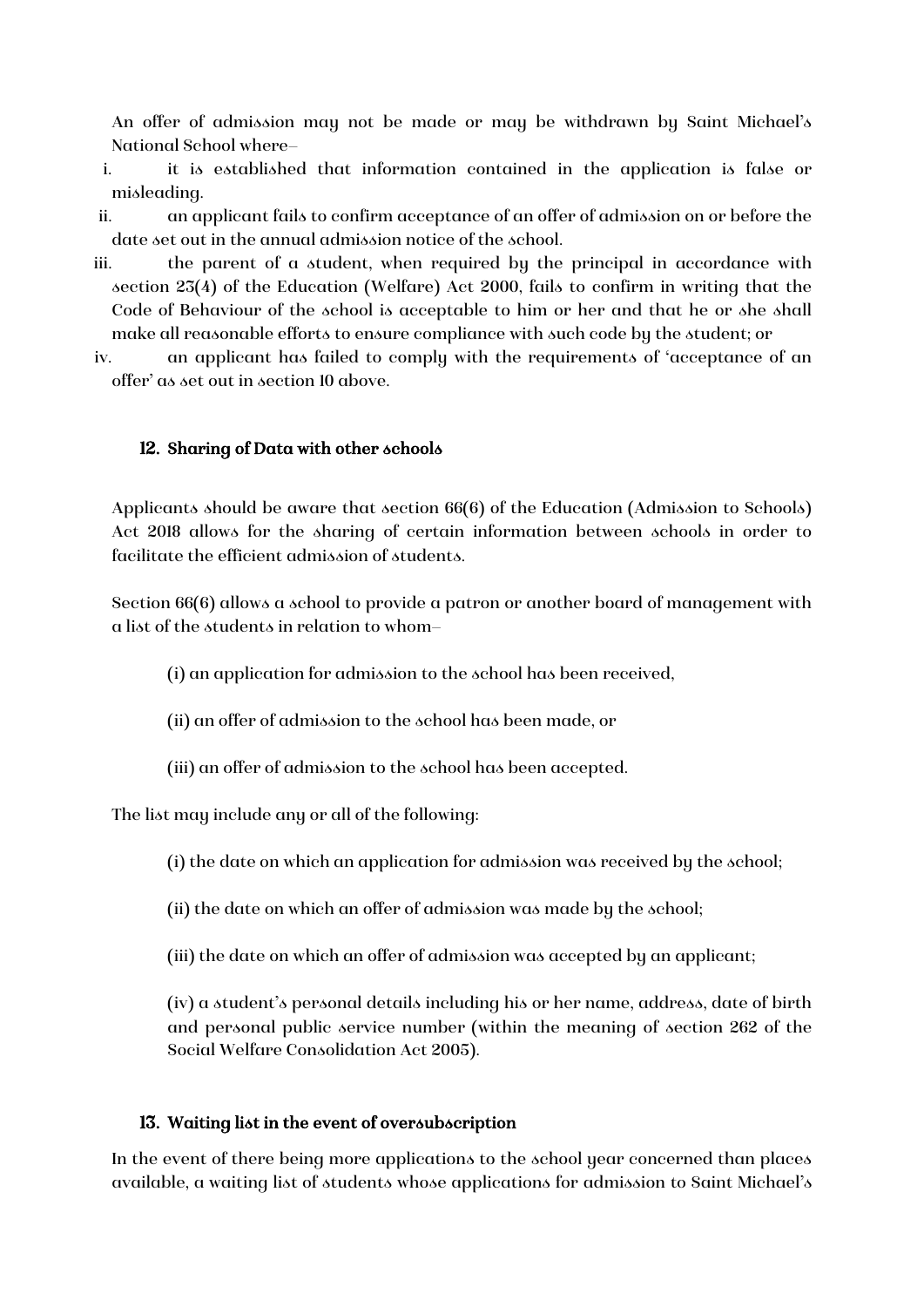National School were unsuccessful due to the school being oversubscribed will be compiled and will remain valid for the school year in which admission is being sought.

Placement on the waiting list of Saint Michael's National School is in the order of priority assigned to the students' applications after the school has applied the selection criteria in accordance with this admission policy.

Applicant students whose applications are received after the closing date outlined in the Annual Admission Notice, will be placed at the end of the waiting list in order of the date of receipt of the application.

Offers of any subsequent places that become available for and during the school year in relation to which admission is being sought will be made to those students on the waiting list, in accordance with the order of priority in relation to which the students have been placed on the list.

# 14. Late Applications

All applications for admission received after the closing date as outlined in the annual admission notice will be considered and decided upon in accordance with our school's admissions policy, the Education Admissions to School Act 2018 and any regulations made under that Act.

Late applicants will be notified of the decision in respect of their application no later than three weeks after the date on which the school received the application. Applicant students will be offered a place if a place is available. In the event that there is no place available, the name of the applicant student will be added to the waiting list in accordance with Section 12 of this policy.

# 15. Procedures for admission of students to other years and during the school year

The procedures of the school in relation to the admission of students to classes or years other than the school's intake group are as follows:

Applicants will be notified of the decision in respect of their application no later than three weeks after the date on which the school received the application. Applicant students will be offered a place in the relevant class if a place is available. In the event that the number of applications exceeds the number of available places in the relevant class, the school will apply the selection criteria set out in Section 6 of this policy to those applications. In the event that there is no place available, the name of the applicant student will be added to the waiting list in accordance with Section 12 of this policy.

The procedures of the school in relation to the admission of students who are not already admitted to the school, after the commencement of the school year in which admission is sought, are as follows: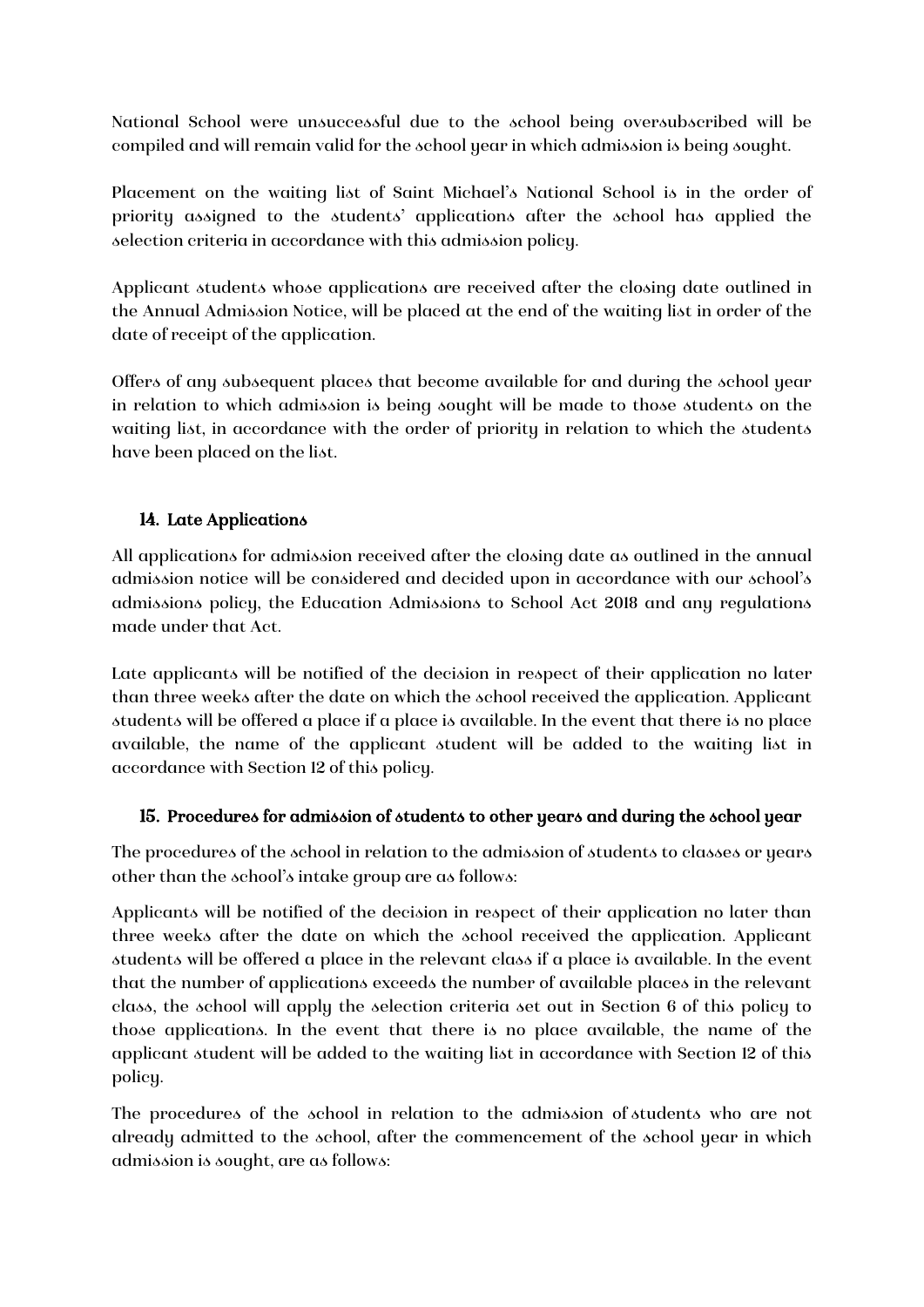Late applicants will be notified of the decision in respect of their application no later than three weeks after the date on which the school received the application. Applicant students will be offered a place if there is a place available. In the event that there is no place available, the name of the applicant student will be added to the waiting list in accordance with Section 13 of this policy.

# 16. Declaration in relation to the non-charging of fees

The Board of Saint Michael's National School or any persons acting on its behalf will not charge fees for or seek payment or contributions (howsoever described) as a condition of

- a. an application for admission of a student to the school, or
- b. the admission or continued enrolment of a student in the school.

# 17. Arrangements regarding students not attending religious instruction

The following are the school's arrangements for a student, whose parents have requested that the student attend the school without attending religious instruction in the school. These arrangements will not result in a reduction in the school day of such students:

The school is not in a position to provide supervision of children who do not wish to engage in religious instruction/assemblies and similar events. If a parent wishes to withdraw their child, a written request should be made to the principal of the school. A meeting will then be arranged with the principal, the parent(s)/guardians and the Chairperson of the Board of Management to discuss how the request may be accommodated by the school.

# 18. Appeals

# Review of decisions by the Board of Management

The parent of the student, may request the board to review a decision to refuse admission. Such requests must be made in accordance with Section 29C of the Education Act 1998.

The timeline within which such a review must be requested and the other requirements applicable to such reviews are set out in the procedures determined by the Minister under section 29B of the Education Act 1998 which are published on the website of the Department of Education and Skills.

The Board will conduct such reviews in accordance with the requirements of the procedures determined under Section 29B and with section 29C of the Education Act 1998.

Note: Where an applicant has been refused admission due to the school being oversubscribed, the applicant **must request a review** of that decision by the Board of Management prior to making an appeal under section 29 of the Education Act 1998.